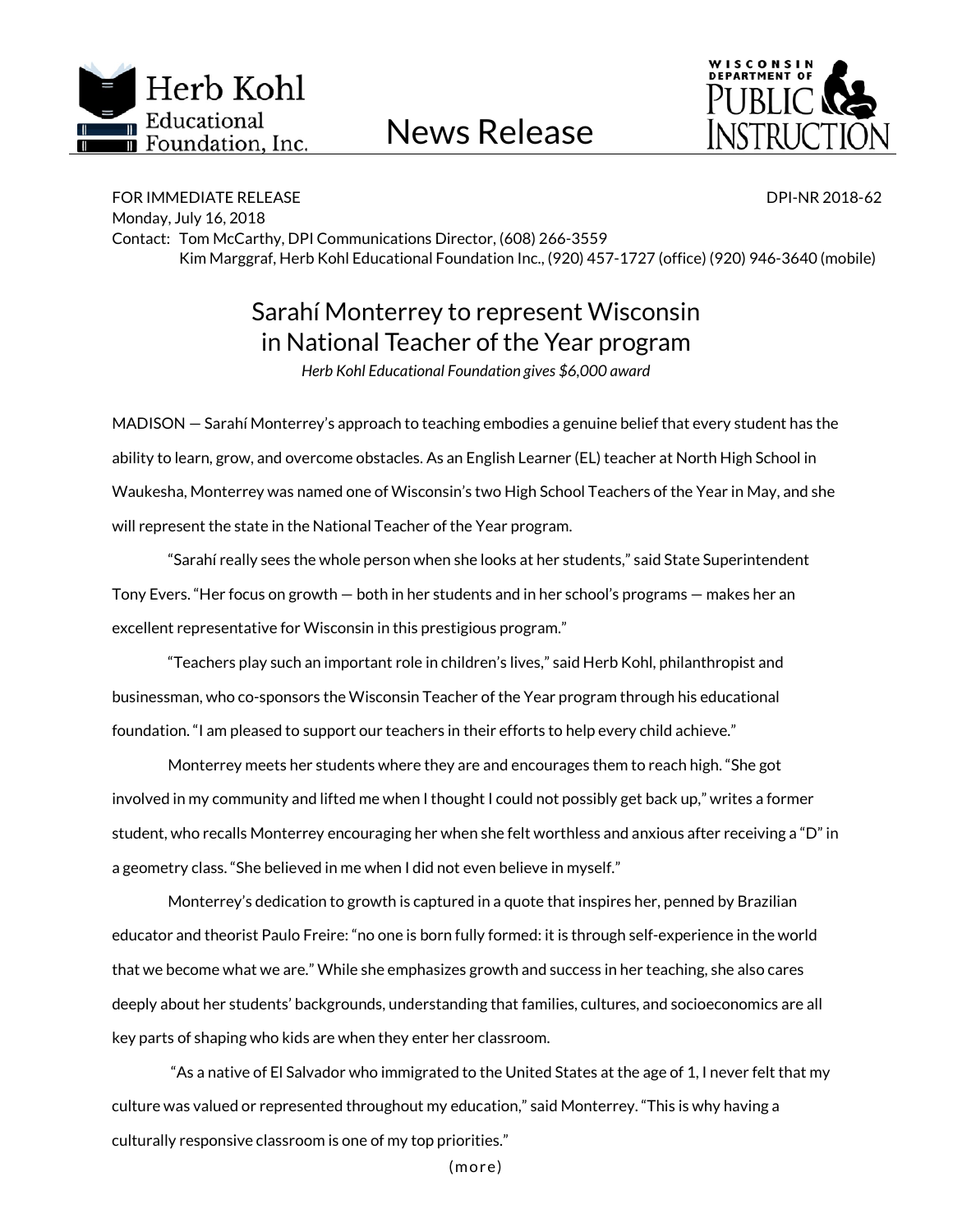In practice, her commitment to a culturally responsive classroom means viewing differences as an opportunity to learn from and connect with one another. Monterrey redesigned the curriculum of an English class that she co-teaches to include multicultural authors and perspectives and incorporates journaling into the classroom to gain a better understanding of her students' backgrounds. She also uses a "Cognate Word Wall" to help students identify words that sound similar in different languages, and in doing so, honors and represents students' home languages.

Additionally, Monterrey serves on the school's Culturally Responsive Community Team as an advocate for equitable practices. In this role, she designs professional development sessions on both the school and district levels about how to best serve EL students, the effects of immigration policies on students, and other equity issues in education.

As a testament to Monterrey's passion for equity and commitment to growth, North High School's bilingual classes and English Language Development (ELD) department have flourished since her arrival. When she came to North, the only bilingual class offered focused mainly on remedial homework help. In the six years since Monterrey began teaching at North, the number of bilingual faculty has doubled and there are now three levels of English as a Second Language (ESL) classes offered.

Monterrey also co-teaches a number of classes to provide bilingual support and assure that non-ESL classes (such as English 9) are facilitated in a culturally responsive manner. Demonstrating the growth of its ELD department, the school is one of the first in the state to offer Wisconsin Seal of Biliteracy awards to students who demonstrate advanced achievement in bilingualism, biliteracy, and sociocultural competence. North High School's ELD department serves as a model for the surrounding area. In a letter supporting Monterrey's nomination, a Bilingual/ESL Program Educator wrote that, in each role Monterrey has filled, she has "emerged as an innovator and creative collaborator and a go-to person for other educators … in other buildings and courses across the district."

Monterrey moved to North High School after spending four years at South High School—also in Waukesha—as an EL teacher. Her previous teaching experience was in Whitewater at Whitewater High and Whitewater Middle/High School. She received both her Bachelor's Degree in Education and her master's from the University of Wisconsin-Whitewater.

As Wisconsin's National Teacher of the Year representative, Monterrey will receive \$6,000 from the Herb Kohl Educational Foundation. She was one of five educators named to the Wisconsin Teacher of the Year program in the spring to represent the 2018-19 teaching corps. The others are Benjamin Grignon, a

(more)